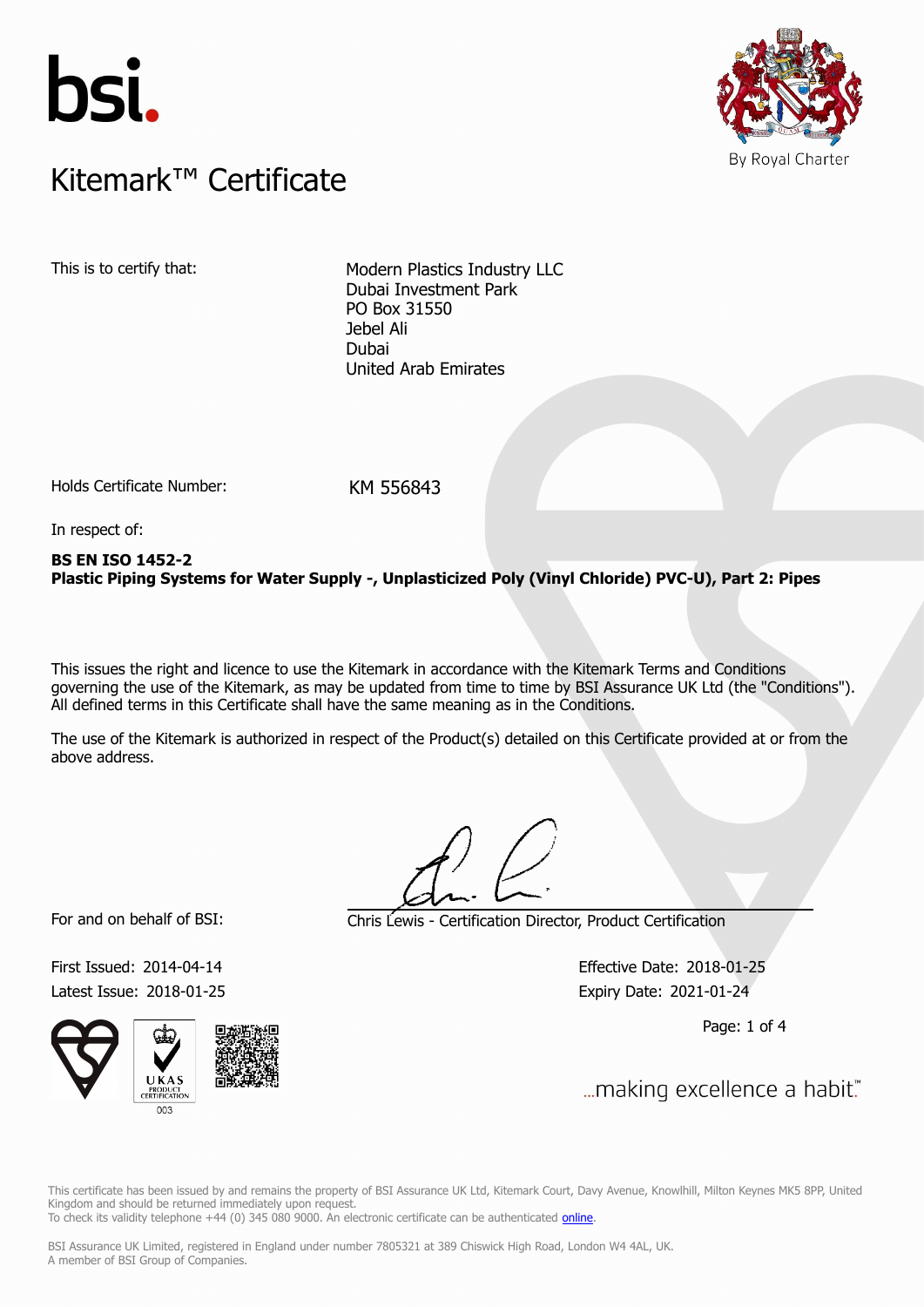## Kitemark™ Certificate

No. KM 556843

**BS EN 1452-2:2009 - Plastics piping systems for water supply and for buried and above-ground drainage and sewerage under pressure. Unplasticized poly (vinyl chloride) (PVC U). Pipes.**

#### **The scope of this certificate covers the following products:**

**Imperial**

| <b>Pipe Size and Socket End Type</b>                | <b>Pressure Class</b>                                |
|-----------------------------------------------------|------------------------------------------------------|
| 1/2" Plain ended & Solvent Type                     | $PN-15$ (Class-E)                                    |
| 3/4" Plain ended & Solvent Type                     | PN-15 (Class-E)                                      |
| 1" Plain ended & Solvent Type                       | PN-15 (Class-E)                                      |
| 11/4" Plain ended & Solvent Type                    | PN-15 (Class-E)<br>PN-12 (Class-D)                   |
| 11/2" Plain ended & Solvent Type                    | PN-15 (Class-E)<br>PN-12 (Class-D)                   |
| 2" Plain ended & Solvent Type and Rubber Ring Type  | PN-15 (Class-E)<br>PN-12 (Class-D)<br>PN-9 (Class-C) |
| 3" Plain ended & Solvent Type and Rubber Ring Type  | PN-15 (Class-E)<br>PN-12 (Class-D)<br>PN-9 (Class-C) |
| 4" Plain ended & Solvent Type and Rubber Ring Type  | PN-15 (Class-E)<br>PN-12 (Class-D)<br>PN-9 (Class-C) |
| 6" Plain ended & Solvent Type and Rubber Ring Type  | PN-15 (Class-E)<br>PN-12 (Class-D)<br>PN-9 (Class-C) |
| 8" Plain ended & Solvent Type and Rubber Ring Type  | PN-15 (Class-E)<br>PN-12 (Class-D)<br>PN-9 (Class-C) |
| 10" Plain ended & Solvent Type and Rubber Ring Type | PN-15 (Class-E)<br>PN-12 (Class-D)<br>PN-9 (Class-C) |

Latest Issue: 2018-01-25 Expiry Date: 2021-01-24

First Issued: 2014-04-14 Effective Date: 2018-01-25

#### Page: 2 of 4

This certificate has been issued by and remains the property of BSI Assurance UK Ltd, Kitemark Court, Davy Avenue, Knowlhill, Milton Keynes MK5 8PP, United Kingdom and should be returned immediately upon request.

To check its validity telephone +44 (0) 345 080 9000. An electronic certificate can be authenticated *[online](https://pgplus.bsigroup.com/CertificateValidation/CertificateValidator.aspx?CertificateNumber=KM+556843&ReIssueDate=25%2f01%2f2018&Template=uk)*.

BSI Assurance UK Limited, registered in England under number 7805321 at 389 Chiswick High Road, London W4 4AL, UK. A member of BSI Group of Companies.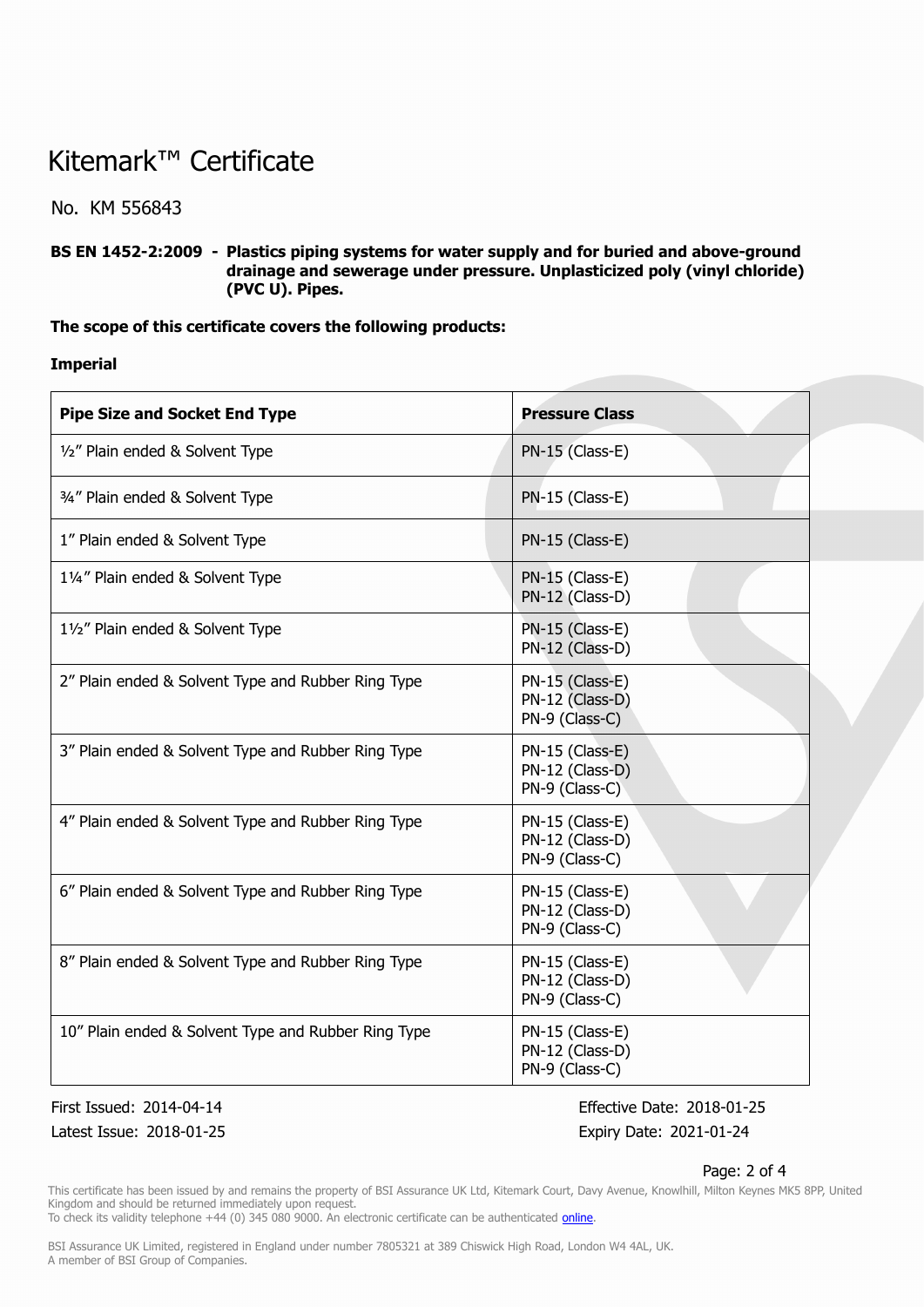## Kitemark™ Certificate

## No. KM 556843

**BS EN 1452-2:2009 - Plastics piping systems for water supply and for buried and above-ground drainage and sewerage under pressure. Unplasticized poly (vinyl chloride) (PVC U). Pipes.**

### **Imperial (continued)**

| <b>Pipe Size and Socket End Type</b>                | <b>Pressure Class</b>                                |  |
|-----------------------------------------------------|------------------------------------------------------|--|
| 12" Plain ended & Solvent Type and Rubber Ring Type | PN-15 (Class-E)<br>PN-12 (Class-D)<br>PN-9 (Class-C) |  |

#### **Metric**

| <b>Pipe Size and Socket End Type</b>                 | <b>Pressure Class</b>                       |
|------------------------------------------------------|---------------------------------------------|
| 20mm Plain ended & Solvent Type                      | <b>PN-16</b>                                |
| 25mm Plain ended & Solvent Type                      | <b>PN-16</b>                                |
| 32mm Plain ended & Solvent Type                      | <b>PN-16</b><br><b>PN-10</b>                |
| 40mm Plain ended & Solvent Type                      | <b>PN-16</b><br><b>PN-10</b><br><b>PN-6</b> |
| 50mm Plain ended & Solvent Type                      | <b>PN-16</b><br><b>PN-10</b><br>$PN-6$      |
| 63mm Plain ended & Solvent Type and Rubber Ring Type | <b>PN-16</b><br><b>PN-10</b><br>$PN-6$      |
| 75mm Plain ended & Solvent Type and Rubber Ring Type | <b>PN-16</b><br>$PN-10$<br>$PN-6$           |
| 90mm Plain ended & Solvent Type and Rubber Ring Type | <b>PN-16</b><br><b>PN-10</b><br>$PN-6$      |

Latest Issue: 2018-01-25 Expiry Date: 2021-01-24

First Issued: 2014-04-14 Effective Date: 2018-01-25

#### Page: 3 of 4

This certificate has been issued by and remains the property of BSI Assurance UK Ltd, Kitemark Court, Davy Avenue, Knowlhill, Milton Keynes MK5 8PP, United Kingdom and should be returned immediately upon request.

To check its validity telephone +44 (0) 345 080 9000. An electronic certificate can be authenticated *[online](https://pgplus.bsigroup.com/CertificateValidation/CertificateValidator.aspx?CertificateNumber=KM+556843&ReIssueDate=25%2f01%2f2018&Template=uk)*.

BSI Assurance UK Limited, registered in England under number 7805321 at 389 Chiswick High Road, London W4 4AL, UK. A member of BSI Group of Companies.